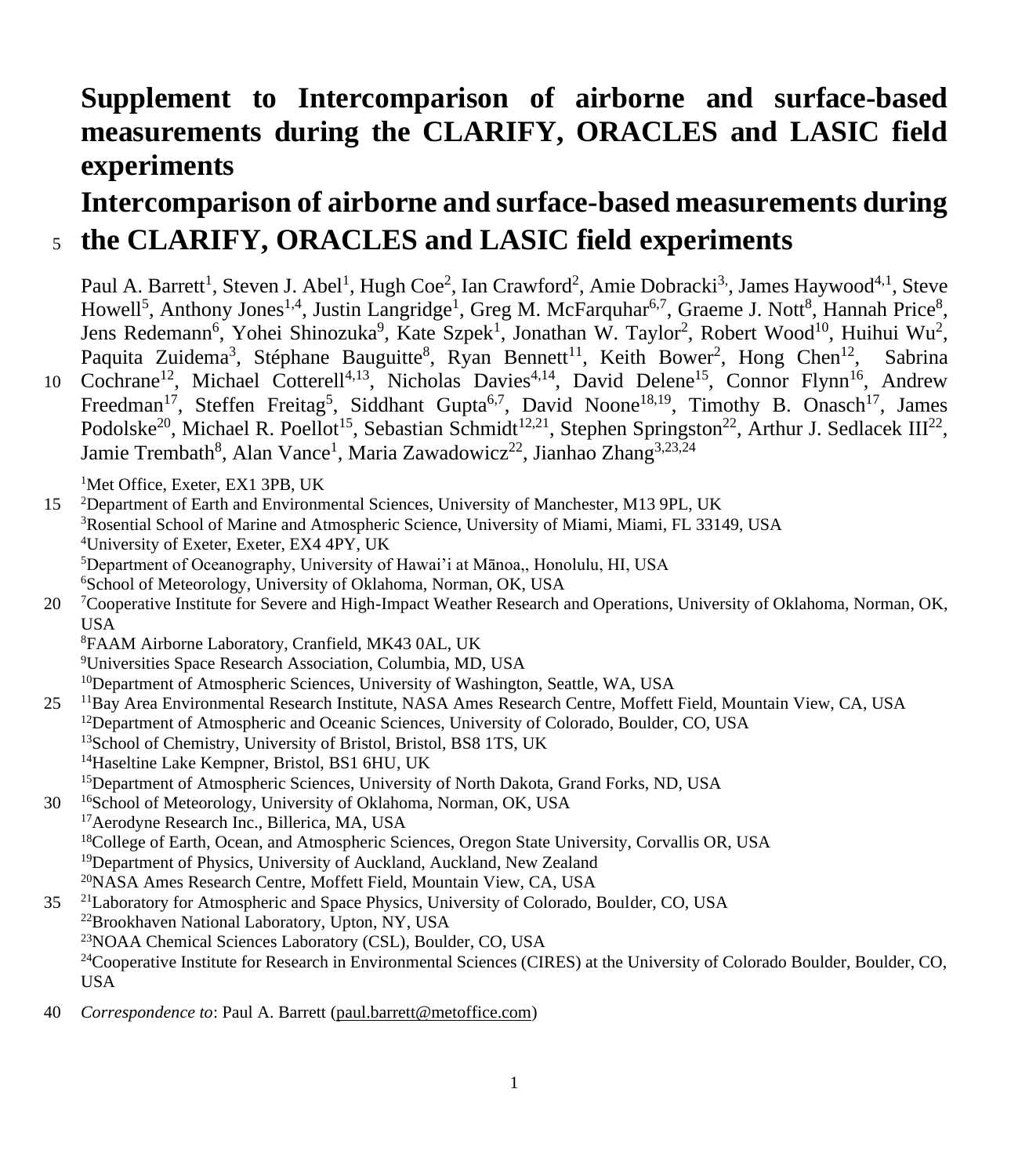### **1 FAAM atmospheric radiation calibration procedures**

The Eppley pyranometers were calibrated against laboratory standards on the ground at Cranfield, UK before the deployment. Before each flight, the Eppley pyranometers were accessed and cleaned to remove any build-up of dirt from aerosols impacted on the leading face of the instrument. Lower BBRs do not require pitch and roll corrections owing to the upwelling radiation

- 45 being diffuse. Upper BBR calibration procedures typically involve 'box-patterns' where the aircraft flies 4 sequential orthogonal legs at a constant high altitude. High altitude is chosen so that the atmospheric radiation measurements are free from the influence of any cloud and water vapour variations above the aircraft. This results in four sets of measured irradiances at headings of approximately 90° to one another and standard pitch and roll correction algorithms that account for changes in the solar zenith angle (Jones et al., 2018) are applied in order to effectively minimise the variation between these four sets of
- 50 observations.

In addition to box-patterns, during CLARIFY-2017 the aircraft performed a series of "pirouettes" before take-off and after landing which consisted simply of turning the aircraft through 360° while the aircraft was on the runway and measuring the broad-band irradiance as a function of the relative solar heading. Ideally these pirouettes should be performed in cloud- and aerosol-free conditions, as far as practicable, both before and after a sortie. In practice, there was isolated cumulus and broken

- 55 stratocumulus cloud over the Wideawake airfield at Ascension Island. As per almucantar scans performed by AERONET (Dubovik et al., 2000), the presence of clouds can significantly interfere with the measurements. Nevertheless, if used judiciously, pirouette manoeuvres offer some significant advantages over box-patterns; they are quick, they do not eat into airborne science time and they provide effectively continuous data at all angles relative to the sun rather than just four headings.
- SHIMS calibration for CLARIFY-2017 was based on laboratory measurements using a traceable standard lamp, and a field 60 transfer standard. However, repeated laboratory calibrations have previously shown differences of up to 7 % (Vance et al. 2017). The calibration procedure failed to produce acceptable results when compared to radiative transfer calculations of the spectral flux, with a constant, but unexplained offset of around a factor of  $1.30 \pm 0.06$  (2s) as a campaign mean for both upper and lower SHIMS instruments (see Jones et al., 2018 for full details). In contrast, when irradiances from the clear-domed BBRs are compared to radiative transfer calculations accounting for the extended wavelength range of these instruments (Jones et
- 65 al., 2018) they are found to be within the instrumental error of the BBRs of 3 % (Hignett et al., 1999). Therefore, a single campaign mean correction of 1.3 was applied to the SHIMS measurements based on the BBR data and idealised radiative transfer simulations (Edwards and Slingo, 1996). Note that difficulties in accurately determining absolute calibrations from standard lamps necessitating additional correction procedures has been highlighted before (e.g., Schmid et al., 1998). While this procedure is not ideal and leads to uncertainties in the absolute irradiance of around 5 % (at 95 % confidence), the 70 opportunity of performing an intercomparison flight with the NASA P3 aircraft allowed it to be tested.

As with the BBR instruments, the SHIMS instrument is canted 3° forward relative to the airframe. Analysis of box-patterns and pirouettes are performed in an analogous manner to that for the BBRs. Jones et al. (2018) have documented the pitch and roll corrections for CLARIFY-2017 in detail with Fig. S1 showing a summary of those results from two box patterns and two pirouettes for the clear 0.3-3.0 µm BBR and the 0.30–0.95 µm SHIMS module. The pitch and roll corrections, applied

- 75 uniformly to measurements across the CLARIFY-2017 campaign, for the BBR instrument are -3.2° and 0° respectively and for the SHIMS instrument are -3.0° and +0.3° respectively. In both the box patterns and the pirouettes performed after flights, evidence was seen of a so called 'dirty-dip' in which the front face of the BBR and SHIMS instruments had sufficient aerosol impacted upon them to reduce the transmission of the radiometer dome. Our protocol is therefore to exclude data that might be affected by any dirty-dip, i.e., excluding any irradiance data inside of  $\pm 40^{\circ}$ . We also apply this criterion to estimate the
- 80 potential error owing to pitch and roll corrections.

The utility of the pirouettes was noted when performing pitch and roll corrections (Jones et al., 2018). In particular, the pirouette method for calibrating the pitch and roll offsets of the BBR and SHIMS upper appears to reduce the uncertainties owing to pitch and roll corrections by around a factor of two when compared to the box patterns to less than 1 % (95 % confidence interval) but is susceptible to errors and uncertainties caused by cloud. The ease of making these measurements

85 and the reductions in uncertainties, means that, providing there are opportunities for making measurements in cloud-free conditions, pirouette manoeuvres should be performed for all sorties focussing on broadband and spectral radiative measurements on the FAAM aircraft. Note that the uncertainties that are presented here refer only to the corrections to pitch and roll. The total uncertainty in the SHIMS measurements is difficult to establish owing to the failure of the absolute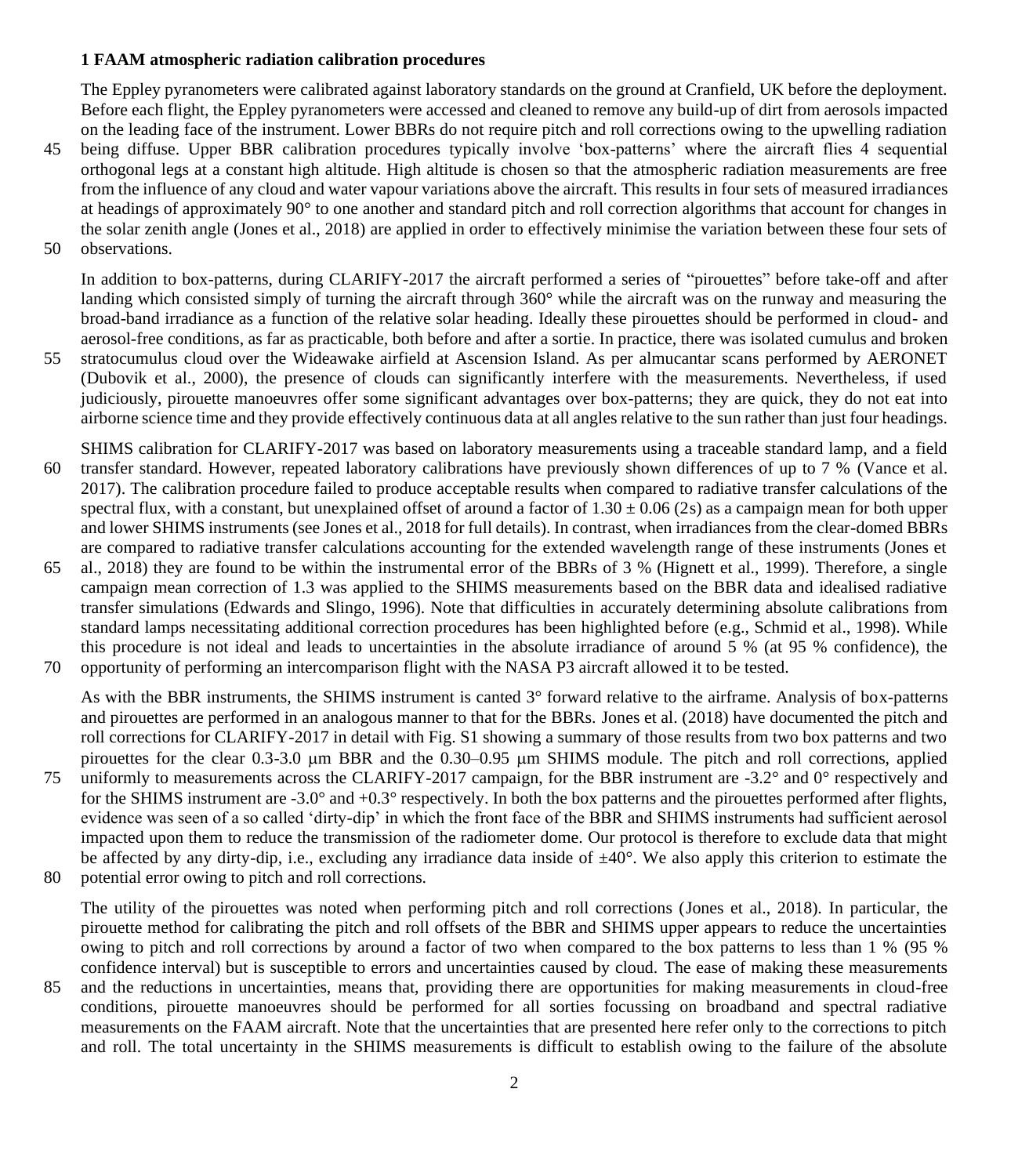calibration procedure when the SHIMS instrument is installed on the aircraft. An approximate uncertainty estimate may be

90 obtained by root mean squared analysis based on the variability in the correction factor to the BBR data  $(\pm 5\%)$ , the estimated error in the BBRs themselves ( $\pm 3$  %), the pitch and roll corrections ( $\pm 1$  %) and the differences in the azimuthal sensitivity of the SHIMS and BBR data  $(\pm 1 \%)$ , yielding at least 6 % uncertainty. Thus, the intercomparison flight provides an extremely important opportunity to assess the consistency of the data against that from the NASA P3 instrumentation.

#### **2 NASA P3 PSAP absorption correction**

- 95 Corrections to the absorption coefficient ( $\sigma_{AP}$ ) data that were applied in real-time by the P3 PSAP firmware during the 2017 ORACLES campaign were first removed prior to re-processing with the Virkkula (2010) correction method. Following Pistone et al. (2019, App. A1), both wavelength-specific and wavelength-averaged corrections to the  $\sigma_{AP}$  data were tested in this study. Based on data from ORACLES-2016 only, Pistone et al. (2019) showed that the calculated wavelength dependence of absorption is stronger for the wavelength-specific corrections. However, this results in a reduction in the derived  $\omega_0$  the 100 between the 470 and 530 nm wavelengths which is counter-intuitive based on previous work (e.g., as summarised by Wu et al. 2020). The results from the runBL boundary layer sampling leg, behind the PM1 impactor, exhibited similar behaviour to
- that shown by Pistone et al. (2019) . As such, this study only uses data from the wavelength-averaged correction method and maintains consistency with the LASIC dataset.
- Some 25 % of the optical scattering observed during the boundary layer sampling leg runBL was due to aerosol particles, 105 likely to be sea-salt, larger than 1.0  $\mu$ m (Fig. 5 (f), (g), Fig. 6). Since aerosol scattering data is required in order to correct the PSAP data, this will add uncertainty to the Virkkula (2010) corrected PSAP  $\sigma_{AP}$  data when only the nephelometer was sampling behind the PM1 impactor.

## **3 FAAM BAe-146 CDP bin dimensions calibration**

A 10-point glass beads calibration of the FAAM CDP was performed before each day of flying throughout the CLARIFY 110 campaign with beads of known, traceable, mean diameter and standard deviation. The calibration beads were dispensed into a specially made dispensing vial and gently blown into the instrument sample volume using a can of compressed air. The exit tube of the dispenser locates into a calibration jig which clamps onto the instrument to deliver the particles into the sample area. Comprehensive details of the method can be found in the CDP manual (DMT DOC-0343, Rev A).

- For each bead calibration the modal bin diameter mid-point (as provided by FAAM) was chosen as the instrument sizing 115 response, using the CDP default bins (DMT DOC-0343, Rev A). This nominal diameter was then compared to the water corrected size of the bead using  $D_{\text{Corr}} = 0.8 * D_{\text{bead}} + 0$ , thus producing a 10-point linear scatter of the instrument response for each diameter. A fit to the 10-point calibration was found using a 2000 iteration Monte Carlo simulation (MATLAB custom linfitxy function) where the water corrected standard deviation for each bead is used as the input to the error in the bead size and the modal bin width divided by two is used as the input to the error in the instrument sizing response. The modal bin
- 120 calibration throughout the CLARIFY campaign was found to be reasonably consistent with the variation between calibrations likely to be due to variations in individual calibrations (e.g., difficult conditions to perform a steady calibration) rather than due to significant variation in instrument response.

The linear fit applied to the campaign median calibration response using the method outlined above was found to be  $Y = (1.074$  $\pm$  0.034) \* X + (-0.22  $\pm$ 0.57), which results in a maximum of 7 % change to bin dimensions. The resulting bin centres and

- 125 widths from this fit are used in subsequent analysis (Table S1). Comparisons were made between the integrated LWC from observed CDP PSDs with those from the Nevzorov 2 mm diameter LWC sensor which is less sensitive to larger droplets than the 3 mm sensor (e.g., Strapp et al., 2003). It was found that this simple linear fit provided a good overall comparison to the Nevzorov Liquid Water Content (LWC) and adiabatic LWC profiles over a wide range of modal cloud droplet sizes as can be seen from Fig. S2, certainly for effective diameters (ED) below 35 μm. At larger sizes the comparison is somewhat weaker,
- 130 but also less robust, due to reducing collection efficiency of the Nevzorov 2 mm LWC sensor at larger particle sizes.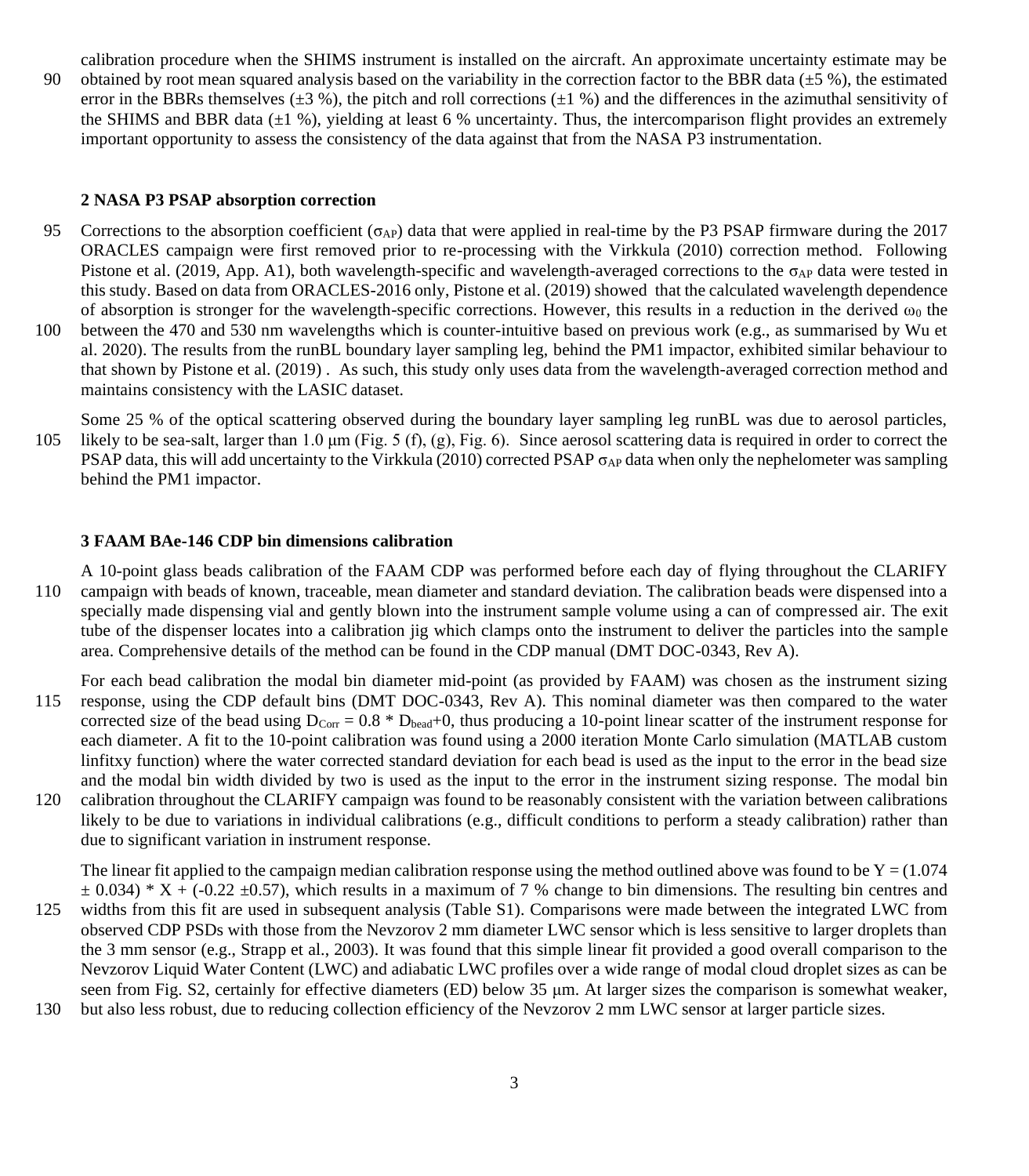#### **4 Aerosol mass spectrometers**

The CLARIFY data (Wu et al. 2020) showed that sulphate was fully neutralised in both the boundary layer and free troposphere (Fig. S3). However, the ORACLES data suggested less neutralised sulphate (Dobracki et al. 2021). To aid understanding of these differences, the ORACLES AMS data was analysed using both the PIKA (the Particle Integration by Key v.1.16

- 135 algorithm) and SQUIRREL (SeQUential Igor data RetRiEval) algorithms. Data from the non-HR AMS deployed by the UK CLARIFY campaign can only be analysed using the SQUIRREL software. The comparison assessed the contribution of differences between the SQUIRREL/PIKA fragmentation tables to differences in the reported sulphate mass concentrations. When analysed using the SQUIRREL algorithm, the ORACLES AMS estimate of the sulphate mass concentration was lower than that calculated when using PIKA by approximately 7 %. This indicates that the ORACLES and CLARIFY AMS-derived
- 140 aerosol mass concentrations can be meaningfully compared, with the CLARIFY campaign sampling fully neutralized nitrate aerosol, and the ORACLES campaign in 2016 sampling aerosol for which the formation of inorganic nitrate was mildly suppressed, based on (Zhang et al., 2007).

## **5. NASA P3 and FAAM BAe146 SP2 data**

As noted in the main text a leak was identified which affected the NASA P3 airborne data at times immediately prior to, and 145 likely during, the airborne intercomparisons. here we reproduce the observation for completeness (Table. S2) although these do not represent the state of the comparisons that would be expected should both systems be performing optimally. The leak itself was spotted rapidly during the NASA P3 flight and dealt with for subsequent flights.

### **References**

Dubovik, O., Smirnov, A., Holben, B. N., King, M., Kaufman, Y. J., Eck, T. F., and Slutsker, I.: Accuracy assessment of 150 aerosol optical properties retrieval from AERONET Sun and sky radiance measurements, J. Geophys. Res., 105, 9791–9806, 2000.

DMT: Cloud Droplet Probe (CDP-2) Operator Manual DOC-0343, Rev A, [https://www.dropletmeasurement.com/product/cloud-droplet-probe/,](https://www.dropletmeasurement.com/product/cloud-droplet-probe/) Last\_accessed: 11 November 2021.

Dobracki, A., Howell, S., Saide, P., Freitag, S., Aiken, A. C., Burton, S., Coe, H., Sedlacek III, A. J., Taylor, J., Wu, H., 155 Redemann, J., Wood, R., and Zuidema, P.: Non-reversible aging increases the solar absorptivity of African biomass burning plumes, Earth and Space Science Open Archive, [https://doi.org/10.1002/essoar.10507561.1,](https://doi.org/10.1002/essoar.10507561.1)

[https://www.essoar.org/doi/abs/10.1002/essoar.10507561.1,](https://www.essoar.org/doi/abs/10.1002/essoar.10507561.1) 2021.

Edwards, J. M. and Slingo, A.: Studies with a flexible new radiation code. I: Choosing a configuration for a large‐scale model. Quarterly Journal of the Royal Meteorological Society, 122(531), 689-719, 1996.

160 Hignett, P., Taylor, J. P., Francis, P. N., and Glew, M. D.: Comparison of observed and modeled direct aerosol forcing during TARFOX. Journal of Geophysical Research: Atmospheres, 104(D2), 2279-2287, 1999.

Jones, A. C., Haywood, J. M., Vance, A., and Ryder, C.: Pitch and roll corrections for the CLARIFY-2017 radiation data, Met Office, OBR Technical Note 91, [https://library.metoffice.gov.uk/Portal/Default/en-GB/RecordView/Index/646187,](https://library.metoffice.gov.uk/Portal/Default/en-GB/RecordView/Index/646187) © Crown Copyright 2018. Information provided by the National Meteorological Library and Archive – Met Office, UK

165 Pistone, K., Redemann, J., Doherty, S., Zuidema, P., Burton, S., Cairns, B., Cochrane, S., Ferrare, R., Flynn, C., Freitag, S., Howell, S. G., Kacenelenbogen, M., LeBlanc, S., Liu, X., Schmidt, K. S., Sedlacek III, A. J., Segal-Rozenhaimer, M., Shinozuka, Y., Stamnes, S., van Diedenhoven, B., Van Harten, G., and Xu, F.: Intercomparison of biomass burning aerosol optical properties from in situ and remote-sensing instruments in ORACLES-2016, Atmos. Chem. Phys., 19, 9181–9208, https://doi.org/10.5194/acp-19-9181-2019, 2019.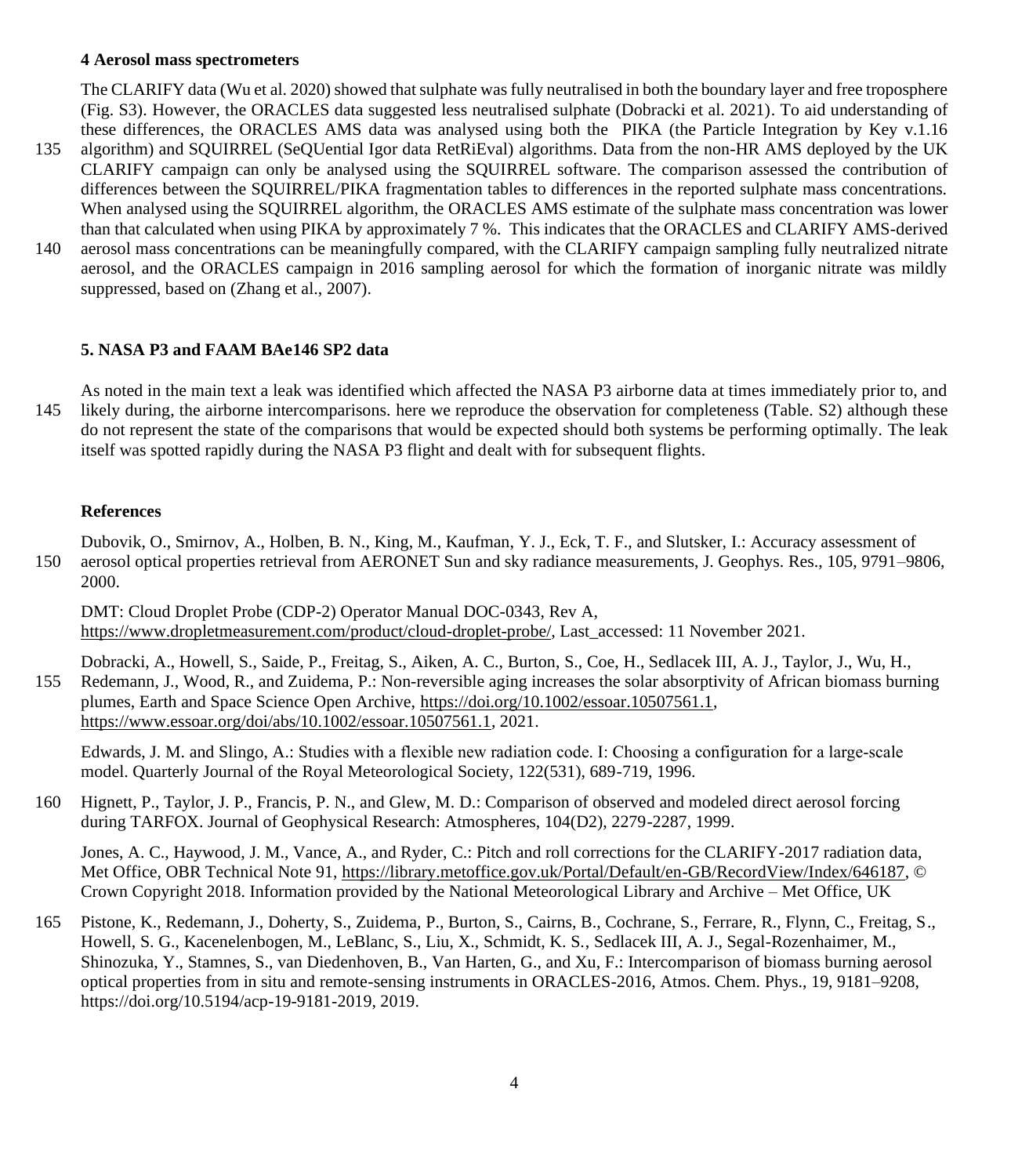Schmid, B., Spyak, P. R., Biggar, S. F., Wehrli, C., Sekler, J., Ingold, T., Mätzler, C., and Kämplr, N.: Evaluation of the applicability of solar and lamp radiometric calibrations of a precision Sun photometer operating between 300 and 1025 nm, App. Opt., 37, 18, 3923-3941, 1998.

Strapp, J. W., Oldenburg, J., Ide, R., Lilie, L., Bacic, S., Vukovic, Z., Oleskiw, M., Miller, D., Emery, E., Leone, G.: Wind Tunnel Measurements of the Response of Hot-Wire Liquid Water Content Instruments to Large Droplets, J Atmos. Sci., 20, 6: 791–806, [https://doi.org/10.1175/1520-0426\(2003\)020<0791:WTMOTR>2.0.CO;2,](https://doi.org/10.1175/1520-0426(2003)020%3c0791:WTMOTR%3e2.0.CO;2) 2003.

Virkkula, A.: Correction of the Calibration of the 3wavelength Particle Soot Absorption Photometer (3λ PSAP), Aerosol Sci. Technol., 44:8, 706–712, [https://doi.org/10.1080/02786826.2010.482110,](https://doi.org/10.1080/02786826.2010.482110) 2010.

Wu, H., Taylor, J. W., Szpek, K., Langridge, J., Williams, P. I., Flynn, M., Allan, J. D., Abel, S. J., Pitt, J., Cotterell, M. I., Fox, C., Davies, N. W., Haywood, J., and Coe, H.: Vertical and temporal variability of the properties of transported biomass burning aerosol over the southeast Atlantic during CLARIFY-2017, Atmos. Chem. Phys., 20, 12697–12719, <https://doi.org/10.5194/acp-20-12697-2020> , 2020.

Zhang, Q., Jimenez, J. L., Worsnop, D. R., and Canagarantam, M.: A Case Study of Urban Particle Acidity and Its Influence on Secondary Organic Aerosol. Environ Sci Technol., 41, 3213-3219, doi:10.1021/es061812j, 2007.

#### **Tables and Figures**

|      | BAe146, P3 nominal | BAe146 calibrated |  |
|------|--------------------|-------------------|--|
| Bin# | Diameter [µm]      | Diameter [µm]     |  |
| 1    | 2                  | 1.9               |  |
| 2    | 3.5                | 3.5               |  |
| 3    | 4.5                | 4.6               |  |
| 4    | 5.5                | 5.7               |  |
| 5    | 6.5                | 6.8               |  |
| 6    | 7.5                | 7.8               |  |
| 7    | 8.5                | 8.9               |  |
| 8    | 9.5                | 10.0              |  |
| 9    | 10.5               | 11.0              |  |
| 10   | 11.5               | 12.1              |  |
| 11   | 12.5               | 13.2              |  |
| 12   | 13.5               | 14.3              |  |
| 13   | 15                 | 15.9              |  |
| 14   | 17                 | 18.0              |  |
| 15   | 19                 | 20.2              |  |
| 16   | 21                 | 22.3              |  |
| 17   | 23                 | 24.4              |  |
| 18   | 25                 | 26.6              |  |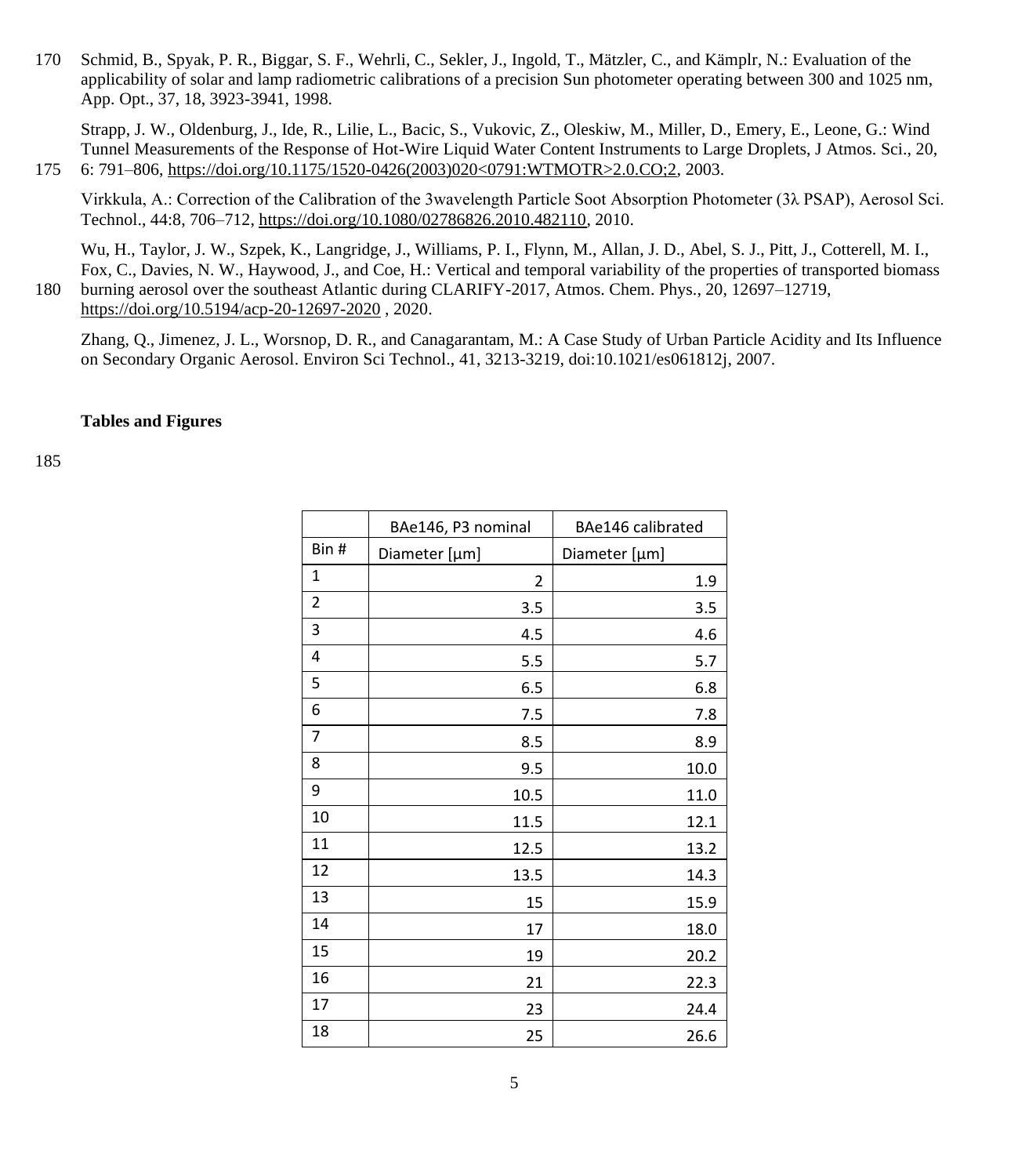| 19 | 27 | 28.7 |
|----|----|------|
| 20 | 29 | 30.9 |
| 21 | 31 | 33.0 |
| 22 | 33 | 35.2 |
| 23 | 35 | 37.3 |
| 24 | 37 | 39.5 |
| 25 | 39 | 41.6 |
| 26 | 41 | 43.7 |
| 27 | 43 | 45.9 |
| 28 | 45 | 48.0 |
| 29 | 47 | 50.2 |
| 30 | 49 | 52.3 |

**Table S1 Nominal CDP bin centres for FAAM BAe146 and P3 and calibrated bin centres for FAAM BAe-146**

| <b>Parameter</b>              | <b>Run</b> | <b>NASA P3</b> | <b>FAAM BAe-146</b> |
|-------------------------------|------------|----------------|---------------------|
| <b>Chemical</b>               |            |                |                     |
| composition                   |            |                |                     |
| $rBC_n$ [cm <sup>-3</sup> ]   |            |                |                     |
| Part 1                        | runBL      | $81 \pm 6$     | $140 \pm 11$        |
| Part 2                        | runBL      | $61 \pm 2$     | $121 \pm 3$         |
|                               |            | $Y = 0.54x$    | <b>Linear</b>       |
|                               |            |                | regression          |
|                               |            |                |                     |
| $rBC_m$ [ng m <sup>-3</sup> ] |            |                |                     |
|                               |            |                |                     |
| Part 1                        | runBL      | $225 \pm 25$   | $387 \pm 29$        |
| Part 2                        | runBL      | $165 \pm 8$    | $340 \pm 22$        |
|                               |            | $y = 0.54x$    | <b>Linear</b>       |
|                               |            |                | regression          |

**Table S2 Summary of comparisons from NASA, FAAM observations of black carbon number (rBCn) and mass (rBCm) presented** 

190 **as mean and standard deviations. The linear fit was performed with a fixed intercept of zero.**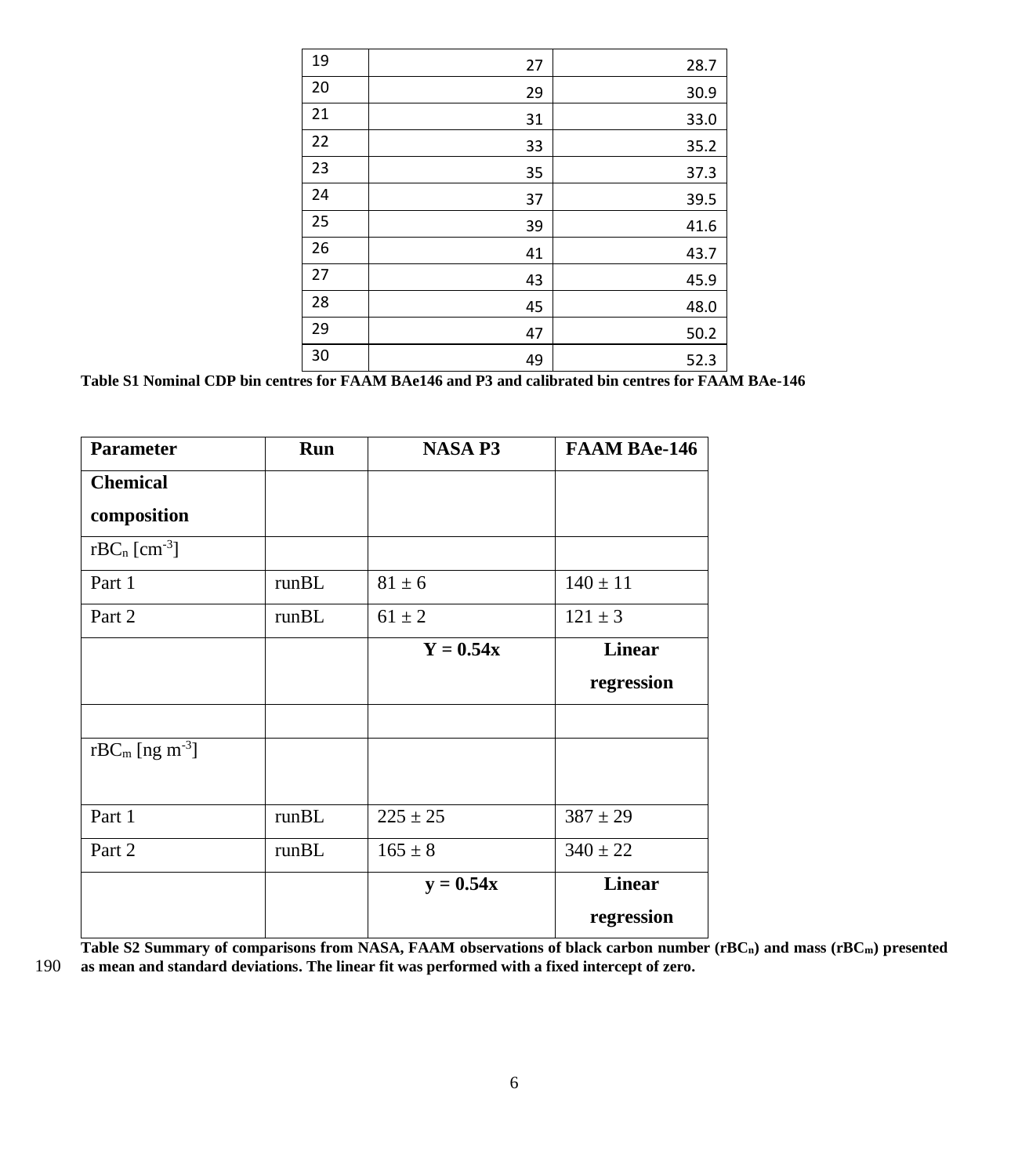

**Figure S1 Downwelling shortwave radiation measurements normalized by the cosine of the solar zenith angle from (left) the cleardome BBR (0.3-3μm) and (right) the SHIMS visible module (0.3-0.95μm). Black crosses indicate raw data and red crosses indicate pitch-and-roll corrected data. Standard deviations for relative headings outside of ±40<sup>o</sup> are given for the raw data (σ0) and the**  195 **corrected data (σ1) along with pitch (Δp) and roll (Δr) coefficients. Figures (a)-(d) show two high-altitude 4-legged-box manoeuvres, while Figures (e)-(h) show two surface-based aircraft pirouette manoeuvres. Figures reproduced from Jones et al. (2018).**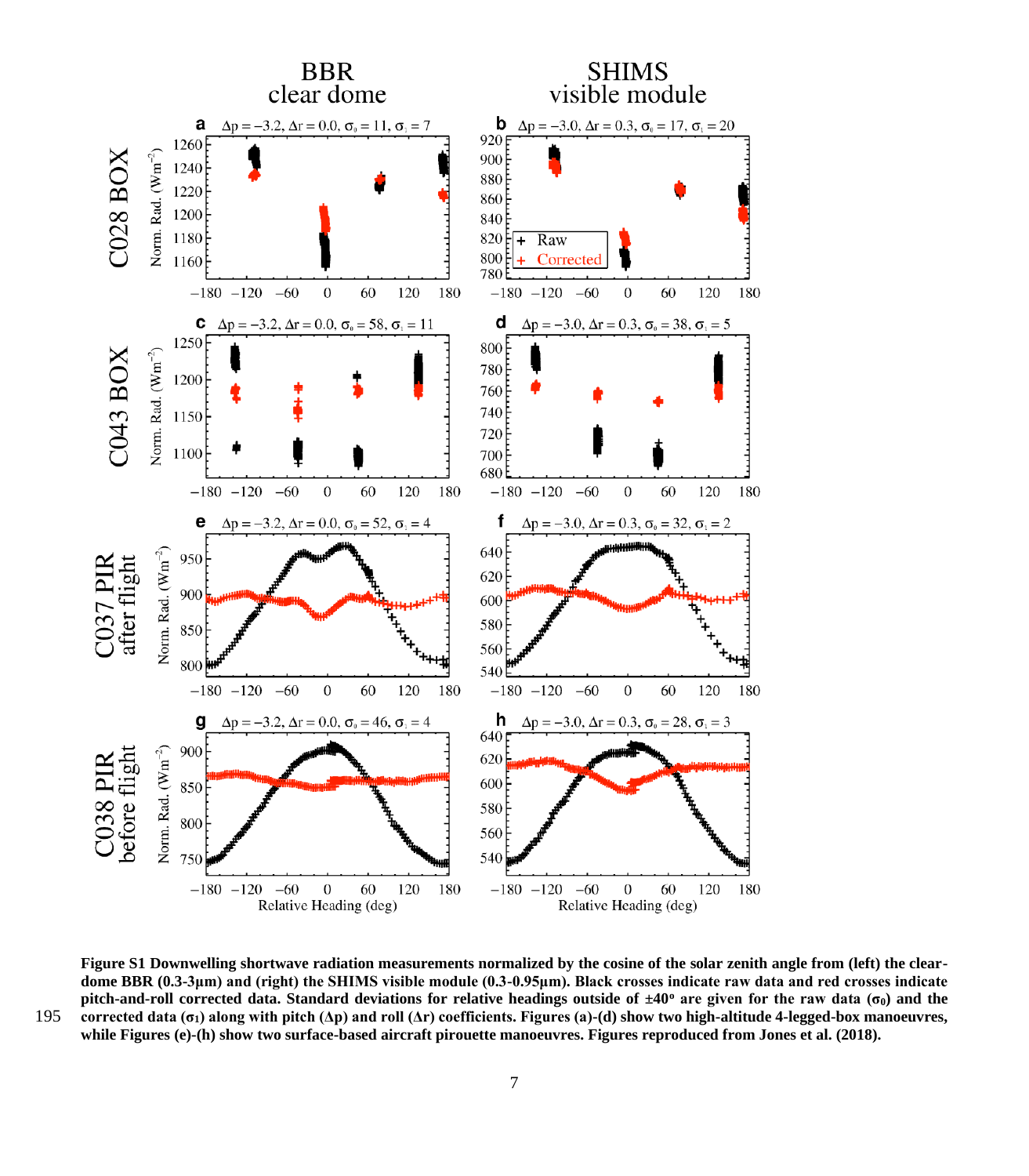

**Figure S2 Ratio of total CDP LWC to corrected Nevzoroz LWC as a function of CDP effective diameter for each calibration method for CLARIFY flight C036. Grey crosses indicate individual 1 Hz data points. Black diamonds indicate median value of the LWC**  200 **ratio, binned by effective diameter in 2.5 µm bins to serve as a trend line. Out of cloud data has been removed using a LWC threshold of 0.05 g m<sup>3</sup> for both probes.**